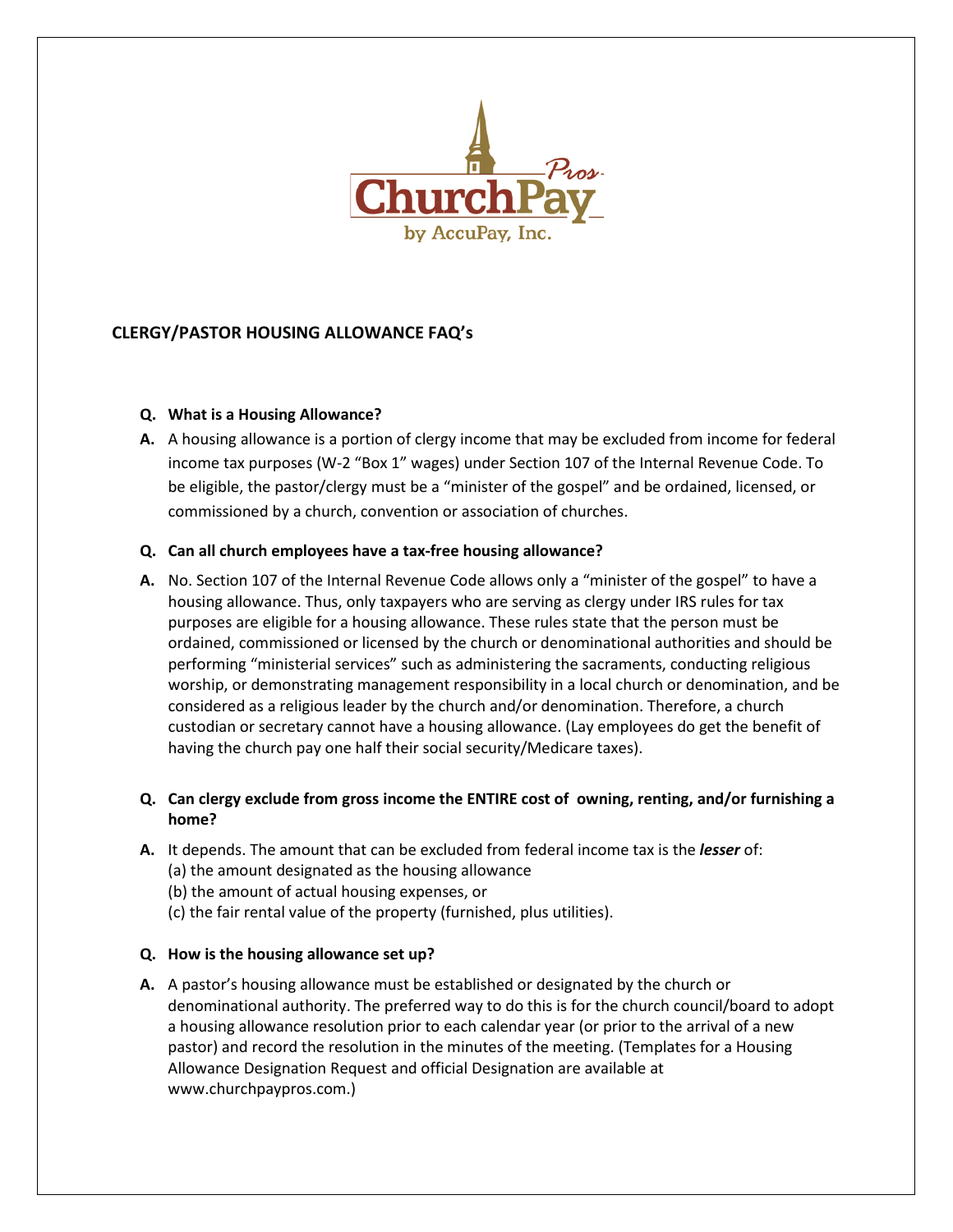In determining the amount of the housing allowance designation, past experience is the best indicator, with an added "cushion" included for unanticipated expenses (i.e. repair or replacement of household appliances, etc.) Adding this cushion allows the pastor to take full advantage of all federal tax savings. (Do keep in mind that designated housing allowance not used for household expenses becomes taxable. So, adding an excessive "cushion" may not be adviseable.) ChurchPay Pros' Housing Allowance Worksheet, is an excellent starting point for determining housing allowance amounts. The worksheet is available at www.churchpaypros.com.

### **Q. What types of housing related expenses can be included in the housing allowance?**

**A.** While there is no list of allowance expenses provided by the IRS, it is understood that most reasonable household expenses can be included in the housing allowance. Some of these items include: down payment on a home, mortgage payments (including both interest and principal), home equity loan payments (assuming the loan proceeds are used for housing-related expenses), real estate taxes, homeowners' association dues, property insurance, utilities, furnishings and appliances (including repairs), structural repairs, remodeling, yard maintenance and improvements, pest control, snow removal, maintenance items, and trash pickup.

Note that the cost of food and/or clothing may not be included in the housing allowance. Also, housing-related expenses can only be included in the housing allowance for the year in which they are incurred.

### **Q. What type of housing expense records should clergy be keeping?**

**A.** Ideally, clergy should keep careful housing expense records to determine whether expenses are greater or less than the annual designation. Records are also important for estimating a reasonable housing allowance for the next year. Original receipts, invoices, canceled checks, charge card records, etc. are all essential. To simplify record keeping, some pastors find it helpful to have one charge card or bank account dedicated solely to household expenses, while others simply use the "shoe box" method of collecting all applicable receipts in one handy place.

# **Q. What happens if the pastor doesn't spend all of the designated housing allowance on housing expenses?**

**A.** As noted above, the exclusion from gross income cannot exceed the lesser of the designated housing allowance, the actual housing expenses, or the fair rental value of the property. In particular, the exclusion from gross income can never exceed the actual housing expenses. Therefore, any "unused" portion of the designated housing allowance must be included in the pastor's gross income when filing his annual tax return.

#### **Q. Can the housing allowance resolution be adopted or amended mid-year?**

**A.** Yes. The housing allowance resolution can be adopted or amended at any time. However, it can only be applied prospectively. That is why it is important for the housing allowance resolution to be adopted by the church council or annual charge conference prior to each new calendar year (or prior to the arrival of a new pastor) and for pastors to accurately estimate their housing expenses in advance.